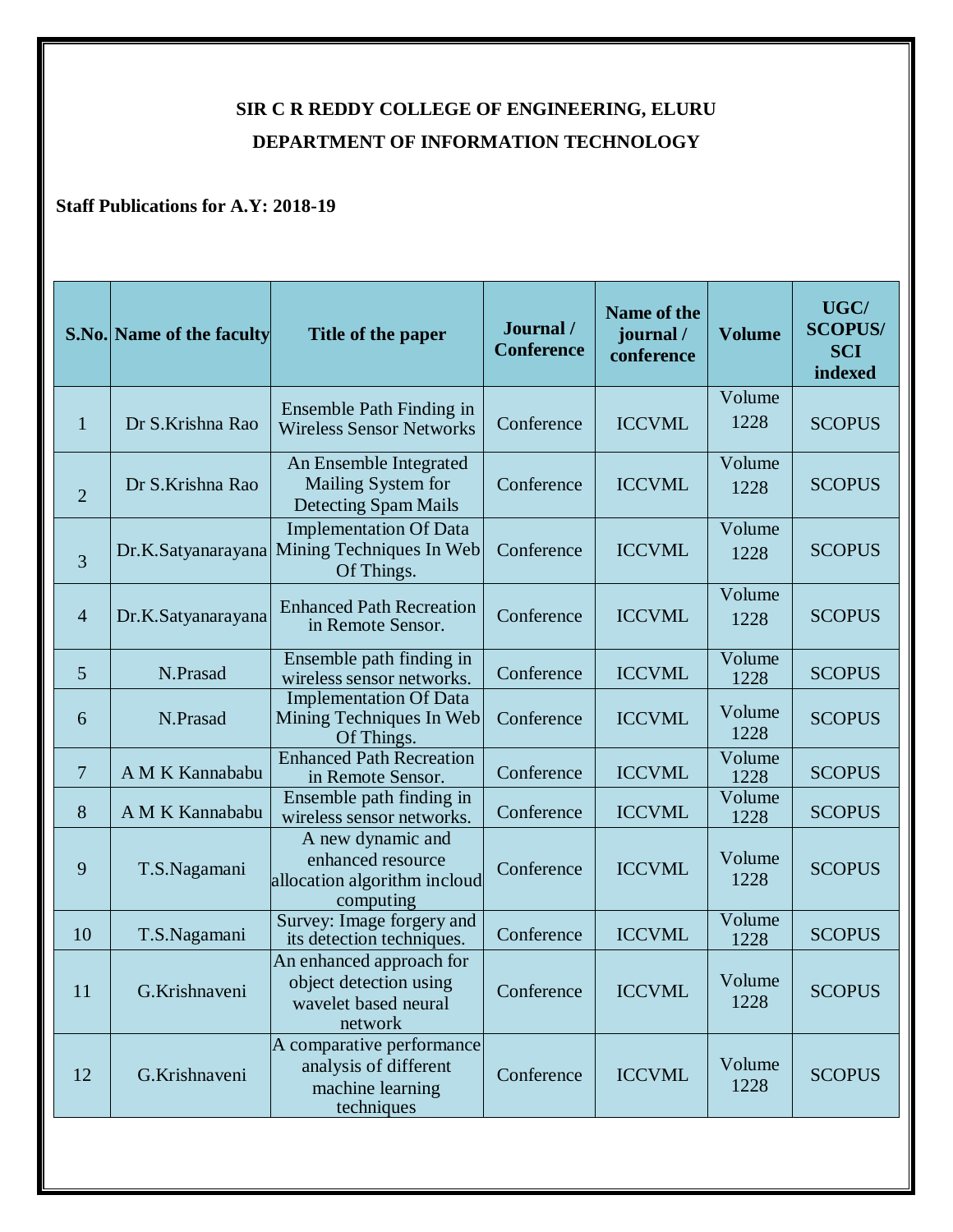| 13 | G.Krishnaveni     | A framework for mining<br>huge data by non-expert<br>users with the assistance<br>ofknowledge base.                           | Conference     | <b>ICCVML</b>                                                                       | Volume<br>1228 | <b>SCOPUS</b> |
|----|-------------------|-------------------------------------------------------------------------------------------------------------------------------|----------------|-------------------------------------------------------------------------------------|----------------|---------------|
| 14 | K.Lakshmaji       | E-SRA: Ensemble selfish<br>routing algorithm                                                                                  | Conference     | <b>ICCVML</b>                                                                       | Volume<br>1228 | <b>SCOPUS</b> |
| 15 | K.Lakshmaji       | An ensemble integrated<br>mailing system for<br>detecting spam mails                                                          | Conference     | <b>ICCVML</b>                                                                       | Volume<br>1228 | <b>SCOPUS</b> |
| 16 | K.Purna Prakash   | Data productive<br>collaborative filtering using<br>deep learning based<br>recommender model                                  | Conference     | <b>ICCVML</b>                                                                       | Volume<br>1228 | <b>SCOPUS</b> |
| 17 | J.Malathi         | Survey: Image forgery and<br>its detection techniques                                                                         | Conference     | <b>ICCVML</b>                                                                       | Volume<br>1228 | <b>SCOPUS</b> |
| 18 | J.Malathi         | A framework for mining<br>huge data by non-expert<br>users with the assistance of<br>Knowledge base.                          | Conference     | <b>ICCVML</b>                                                                       | Volume<br>1228 | <b>SCOPUS</b> |
| 19 | J.Malathi         | A comparative performance<br>analysis of different<br>machine learningtechniques                                              | Conference     | <b>ICCVML</b>                                                                       | Volume<br>1228 | <b>SCOPUS</b> |
| 20 | J.Malathi         | Learning Grammar for Web<br>Server URIs with High<br><b>Accuracy using Recurrent</b><br><b>Neural Network</b><br>Architecture | Journal        | Journal of<br>Advanced<br>Research in<br>Dynamical $&$<br>Control<br><b>Systems</b> | Volume<br>10   | <b>SCOPUS</b> |
| 21 | J.Malathi         | Image forgery detection by<br>using machine learning in<br>Remote Sensor.                                                     | <b>JOURNAL</b> | <b>IJITEE</b>                                                                       | Volume 8       | <b>SCOPUS</b> |
| 22 | D.Srinivasa Rao   | Providing an adaptive setup<br>for media-content sources.                                                                     | Conference     | <b>ICCVML</b>                                                                       | Volume<br>1228 | <b>SCOPUS</b> |
| 23 | K. Vijaya Lakshmi | A framework for mining<br>huge data by non-expert<br>users with the assistance of<br>knowledge base.                          | Conference     | <b>ICCVML</b>                                                                       | Volume<br>1228 | <b>SCOPUS</b> |
| 24 | K. Vijaya Lakshmi | A new dynamic and<br>enhanced resource<br>allocation algorithm incloud<br>computing                                           | Conference     | <b>ICCVML</b>                                                                       | Volume<br>1228 | <b>SCOPUS</b> |
| 25 | K. Vijaya Lakshmi | Survey: Image Forgery And<br>Its Detection Techniques.                                                                        | Conference     | <b>ICCVML</b>                                                                       | Volume<br>1228 | <b>SCOPUS</b> |
| 26 | G.Vihari          | <b>Implementation Of Data</b><br>Mining Techniques In Web<br>Of Things.                                                       | Conference     | <b>ICCVML</b>                                                                       | Volume<br>1228 | <b>SCOPUS</b> |
| 27 | G.Vihari          | E-SRA: Ensemble Selfish<br>Routing Algorithm                                                                                  | Conference     | <b>ICCVML</b>                                                                       | Volume<br>1228 | <b>SCOPUS</b> |
| 28 | P.Ramaiah         | <b>Computer Business</b>                                                                                                      | Conference     | <b>ICCVML</b>                                                                       | Volume         | <b>SCOPUS</b> |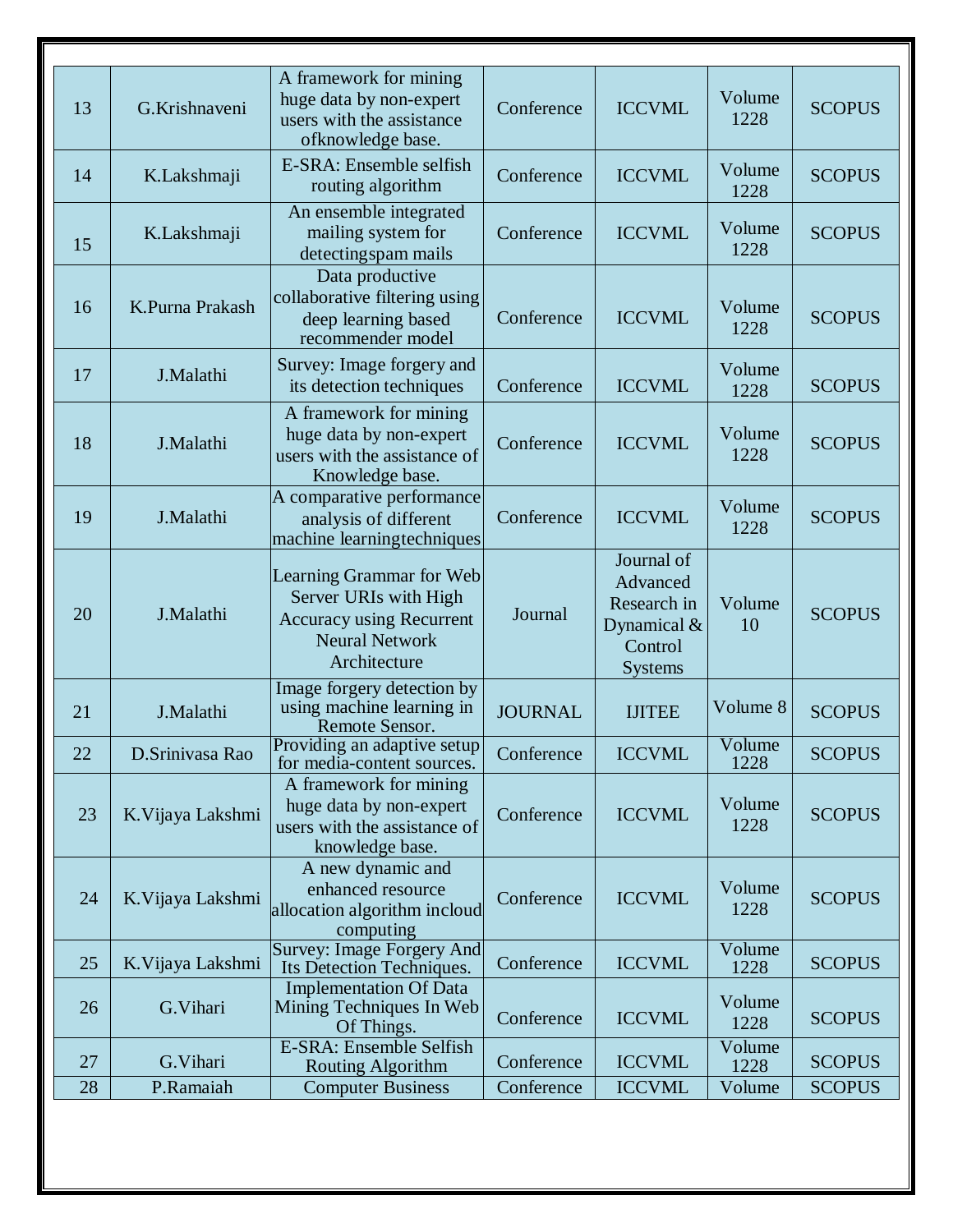|    | Chowdary                 | <b>Organization On Cloud</b><br>Platform                                                                                            |            |                                                                               | 1228           |               |
|----|--------------------------|-------------------------------------------------------------------------------------------------------------------------------------|------------|-------------------------------------------------------------------------------|----------------|---------------|
| 29 | P.Ramaiah<br>Chowdary    | <b>Identification of MITM</b><br><b>Attack by Utilizing</b><br>Artificial<br>Intelligence Mechanism in<br><b>Cloud Environments</b> | Conference | <b>ICCVML</b>                                                                 | Volume<br>1228 | <b>SCOPUS</b> |
| 30 | <b>B.Lalitha Bhavani</b> | A Comparative<br>Performance Analysis Of<br><b>Different Machine Learning</b><br>Techniques                                         | Conference | <b>ICCVML</b>                                                                 | Volume<br>1228 | <b>SCOPUS</b> |
| 31 | <b>B.Lalitha Bhavani</b> | An enhanced approach for<br>object detection using<br>wavelet based neural<br>network                                               | Conference | <b>ICCVML</b>                                                                 | Volume<br>1228 | <b>SCOPUS</b> |
| 32 | <b>B.Lalitha Bhavani</b> | A New Dynamic And<br><b>Enhanced Resource</b><br><b>Allocation Algorithm In</b><br><b>Cloud Computing</b>                           | Conference | <b>ICCVML</b>                                                                 | Volume<br>1228 | <b>SCOPUS</b> |
| 33 | G.Pavan                  | An Ensemble Integrated<br>Mailing System for<br>Detecting Spam Mails.                                                               | Conference | <b>ICCVML</b>                                                                 | Volume<br>1228 | <b>SCOPUS</b> |
| 34 | G.Pavan                  | <b>Enhanced Path Recreation</b><br>in Remote Sensor                                                                                 | Conference | <b>ICCVML</b>                                                                 | Volume<br>1228 | <b>SCOPUS</b> |
| 35 | N.Sameera                | Transfer-learning based<br>prototype for zero-day<br>attack detection.                                                              | Journal    | <b>IJEAT</b>                                                                  | Volume 8       | <b>SCOPUS</b> |
| 36 | Ch. Yallamanda           | <b>Computer business</b><br>organization on cloud<br>platform                                                                       | Conference | <b>ICCVML</b>                                                                 | Volume<br>1228 | <b>SCOPUS</b> |
| 37 | Ch. Yallamanda           | <b>Identification of MITM</b><br><b>Attack by Utilizing</b><br>Artificial Intelligence<br>Mechanism inCloud<br>Environments         | Conference | <b>ICCVML</b>                                                                 | Volume<br>1228 | <b>SCOPUS</b> |
| 38 | V.Gopinath               | Re-design of smart homes<br>with digital twins                                                                                      | Conference | <b>ICCVML</b>                                                                 | Volume<br>1228 | <b>SCOPUS</b> |
| 39 | Dr S.Krishna Rao         | The Comparative Study on<br><b>Trust Management and</b><br>Reputation System in<br><b>Wireless Sensor Networks.</b>                 | Journal    | International<br>Journal of<br>Management<br>Technology<br>And<br>Engineering | Volume 9       | <b>UGC</b>    |
| 40 | Dr.K.Satyanarayana       | A Model to Detect and<br>Minimize of Mobile<br>Radiation using IoT                                                                  | Journal    | <b>IJRECE</b>                                                                 | Volume 7       | <b>UGC</b>    |
| 41 | Dr.K.Satyanarayana       | A Review on Effects of<br>Mobile SIM Radiation                                                                                      | Journal    | <b>IJRECE</b>                                                                 | Volume 7       | <b>UGC</b>    |
| 42 | N.Sameera                | <b>Intrusion Detection</b><br>Analytics: A                                                                                          | Journal    | <b>IJASRM</b>                                                                 | Volume 4       | <b>UGC</b>    |